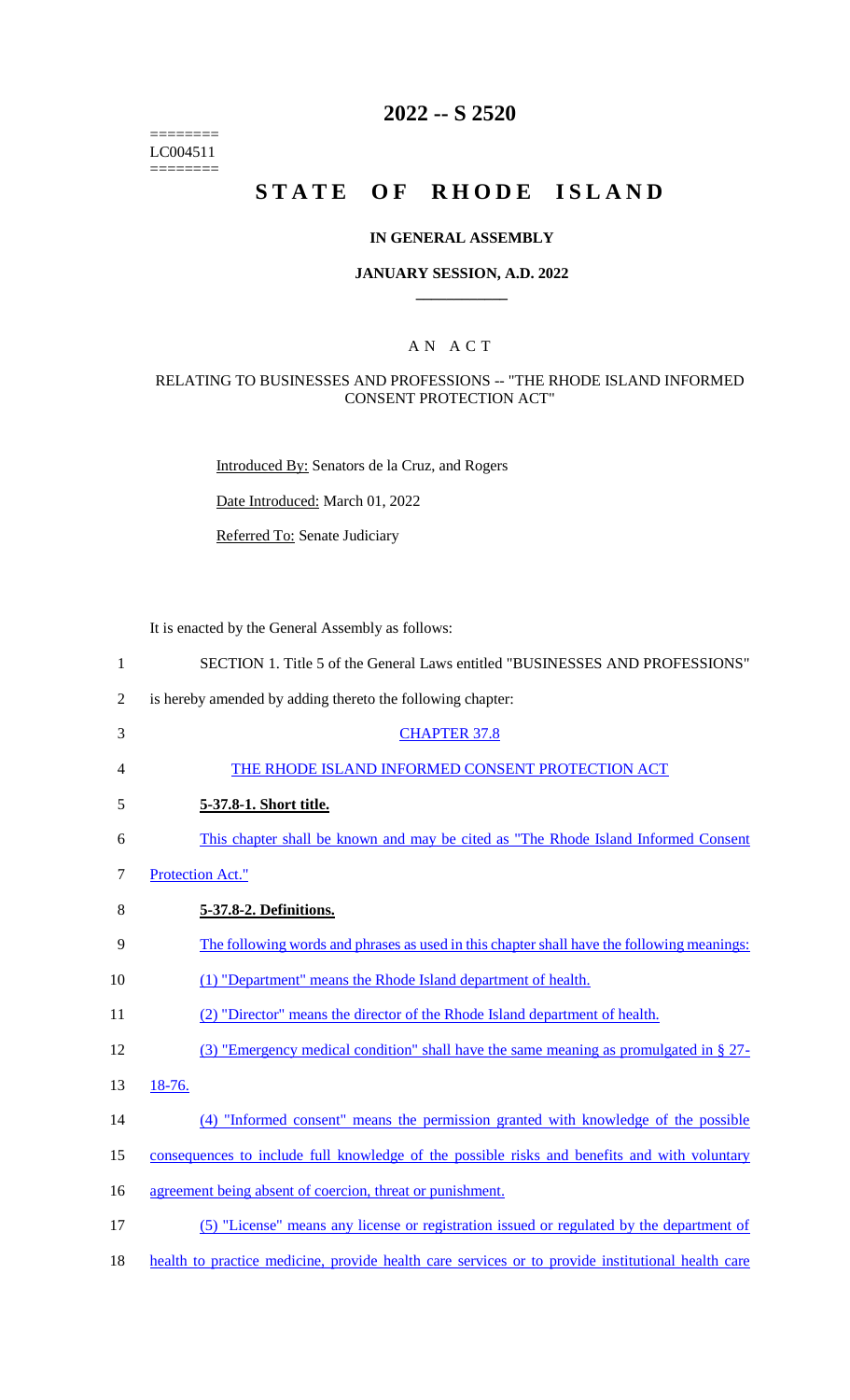1 services.

| $\mathbf{2}$ | (6) "Practitioner" means any person in possession of a license or registration and engaged             |
|--------------|--------------------------------------------------------------------------------------------------------|
| 3            | in providing health care services.                                                                     |
| 4            | 5-37.8-3. Nondiscrimination for vaccine refusal.                                                       |
| 5            | (a) A practitioner or a health care facility may not discriminate against a patient or parent          |
| 6            | or guardian of a patient based solely upon a patient or parent or guardian of a patient choosing to    |
| 7            | delay or decline a vaccination. Exercising the right to informed consent by delaying or declining      |
| $8\,$        | vaccinations under this chapter may not be the reason for a patient or family member of a patient      |
| 9            | to be dismissed from a practice or lose medical privileges or benefits.                                |
| 10           | (b) Prohibition against harassment. A practitioner or health care facility shall not harass,           |
| 11           | coerce, or threaten a patient or parent or guardian of a patient for exercising the right to delay or  |
| 12           | decline a vaccination.                                                                                 |
| 13           | (c) Any insurer as defined in $\S 27$ -18.4-1 shall not deny coverage, increase a premium or           |
| 14           | otherwise discriminate against an insured or applicant for insurance based on the individual's choice  |
| 15           | to delay or decline a vaccination for the individual or the individual's child.                        |
| 16           | (d) No employer shall deny employment, terminate employment, or otherwise discriminate                 |
| 17           | against an individual based on the individual's choice to delay or decline vaccination.                |
| 18           | (e) No insurer shall discriminate against a practitioner or health care facility by decreasing         |
| 19           | reimbursement, by imposition of financial penalties, or by denial of participation in an insurance     |
| 20           | plan as a result of a practitioner's decision to not vaccinate a patient.                              |
| 21           | 5-37.8-4. Prohibited activities.                                                                       |
| 22           | (a) A practitioner shall not accept a monetary payment in the form of a bonus or other                 |
| 23           | incentive from an insurance company or pharmaceutical company for patient vaccination.                 |
| 24           | (b) A practitioner shall not require a patient or parent or guardian of a patient to sign a            |
| 25           | liability waiver as a condition to receive medical care in the event the patient or parent or guardian |
| 26           | of a patient chooses to delay or decline a vaccination.                                                |
| 27           | 5-37.8-5. Informed consent in writing.                                                                 |
| 28           | Practitioners providing vaccines shall provide informed consent in writing to be signed by             |
| 29           | the recipient, or in the case of a minor child the signature of a parent or legal guardian shall be    |
| 30           | acquired prior to administration of the vaccine. The language of the informed consent shall be         |
| 31           | approved by the director and shall contain an advisement of the right to decline the vaccine, and      |
| 32           | information regarding the possibility of recovery pursuant to a claim filed for injury resulting from  |
| 33           | a covered vaccine by petition to the National Vaccine Injury Compensation Program.                     |
| 34           | 5-37.8-6. Civil recovery and penalties.                                                                |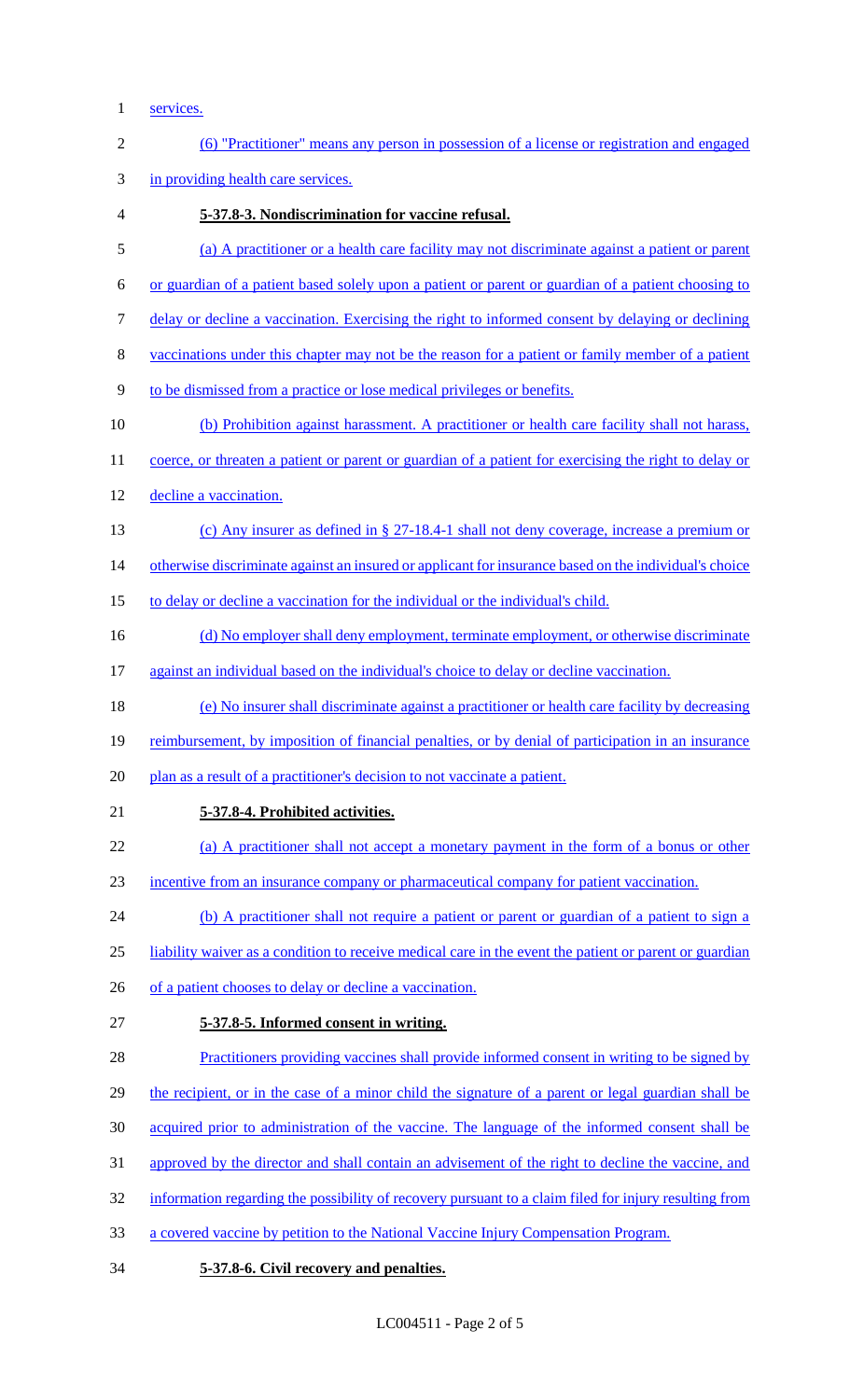- (a) Any person who violates the provisions of this chapter may be held liable for actual
- damages.
- (b) Any person who, after a hearing is found to have intentionally and knowingly violated
- 4 the provision of this chapter, shall be fined not more than twenty-five thousand dollars (\$25,000)
- per patient, per violation.
- **5-37.8-7. Rules and regulations.**
- The director of the department of health shall develop rules and regulations to implement
- the provisions of this chapter.
- **5-37.8-8. Enforcement.**
- 10 The director shall have the power to investigate complaints of violation of this chapter by

11 any practitioner, to conduct evidentiary hearings, impose discipline and fines for violations.

- **5-37.8-9. Appeal procedure.**
- 13 In the case of any adverse determination by the director pursuant to § 5-37.8-8, appeals
- 14 may be taken in accordance with the administrative procedures act, chapter 35 of title 42.
- SECTION 2. Section 40-11-3 of the General Laws in Chapter 40-11 entitled "Abused and Neglected Children" is hereby amended to read as follows:
- 

#### **40-11-3. Duty to report -- Deprivation of nutrition or medical treatment.**

 (a) Any person who has reasonable cause to know or suspect that any child has been abused or neglected as defined in § 40-11-2, or has been a victim of sexual abuse by another child, shall, within twenty-four (24) hours, transfer that information to the department of children, youth and families, or its agent, who shall cause the report to be investigated immediately. As a result of those reports and referrals, protective social services shall be made available to those children in an effort to safeguard and enhance the welfare of those children and to provide a means to prevent further abuse or neglect. The department shall establish and implement a single, statewide, toll-free telephone to operate twenty-four (24) hours per day, seven (7) days per week for the receipt of reports concerning child abuse and neglect, which reports shall be electronically recorded and placed in the central registry established by § 42-72-7. The department shall create a sign, using a format that is clear, simple, and understandable to students, that contains the statewide toll-free telephone number for posting in all public and private schools in languages predominately spoken in the state, containing pertinent information relating to reporting the suspicion of child abuse, neglect and sexual abuse. This sign shall be available to the school districts electronically. The electronically recorded records, properly indexed by date and other essential, identifying data, shall be maintained for a minimum of three (3) years; provided, however, any person who has been reported for child abuse and/or neglect, and who has been determined not to have neglected and/or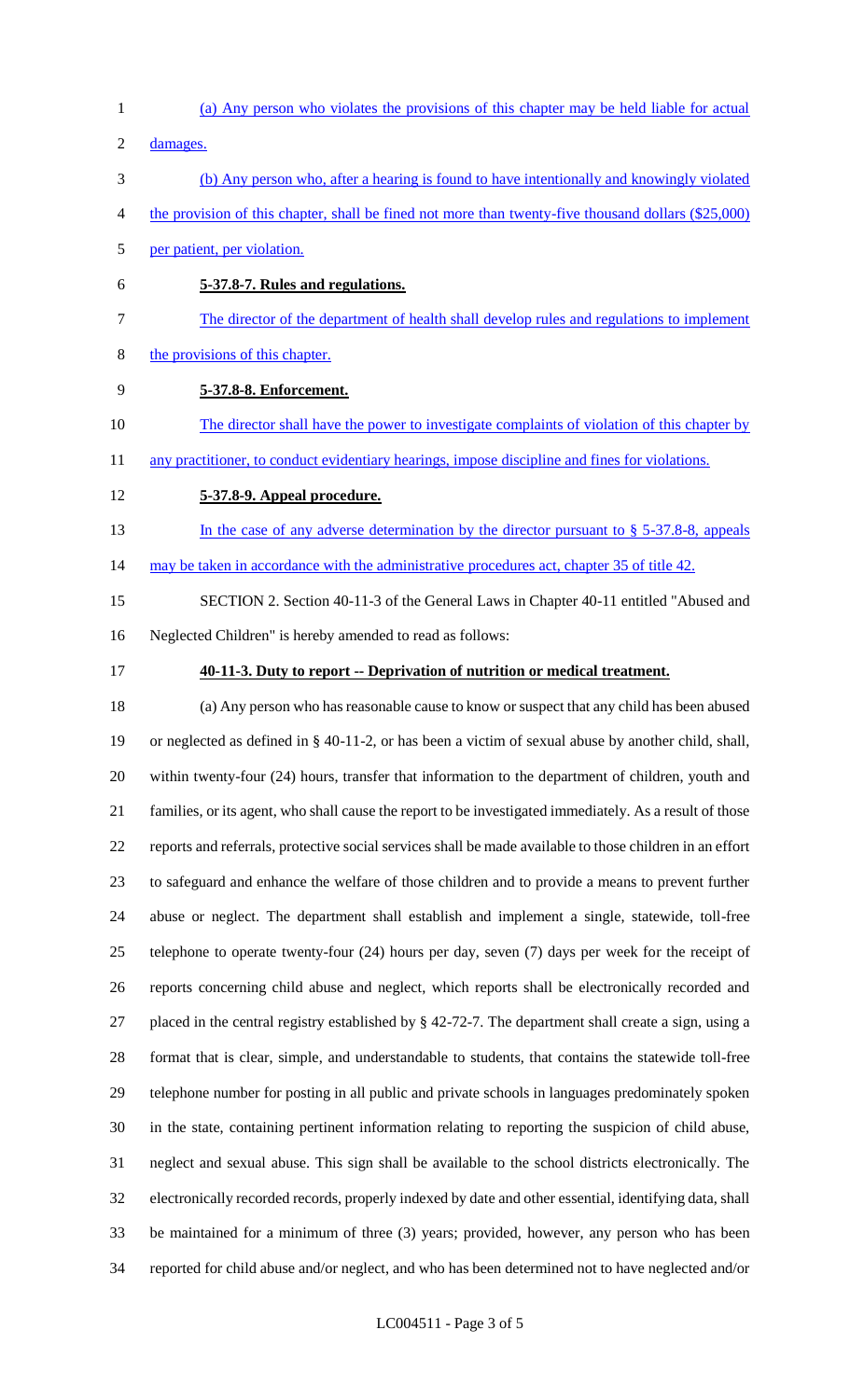abused a child, shall have his or her record expunged as to that incident three (3) years after that determination. The department shall continuously maintain a management-information database that includes all of the information required to implement this section, including the number of cases reported by hospitals, health-care centers, emergency rooms, and other appropriate health-care facilities.

 (b) The reporting shall include immediate notification of the department of any instance where parents of an infant have requested deprivation of nutrition that is necessary to sustain life and/or who have requested deprivation of medical or surgical intervention that is necessary to remedy or ameliorate a life-threatening medical condition, if the nutrition or medical or surgical intervention is generally provided to similar nutritional, medical, or surgical conditioned infants, whether disabled or not.

 No investigation shall be initiated against a parent or guardian for the sole reason that the 13 parent or guardian chose to delay or decline a vaccination for a child of the parent or under the care 14 of the guardian.

 (c) Nothing in this section shall be interpreted to prevent a child's parents and physician from discontinuing the use of life-support systems or nonpalliative treatment for a child who is terminally ill where, in the opinion of the child's physician exercising competent medical judgment, the child has no reasonable chance of recovery from the terminal illness despite every, appropriate medical treatment to correct the condition. SECTION 3. This act shall take effect upon passage.

======== LC004511

========